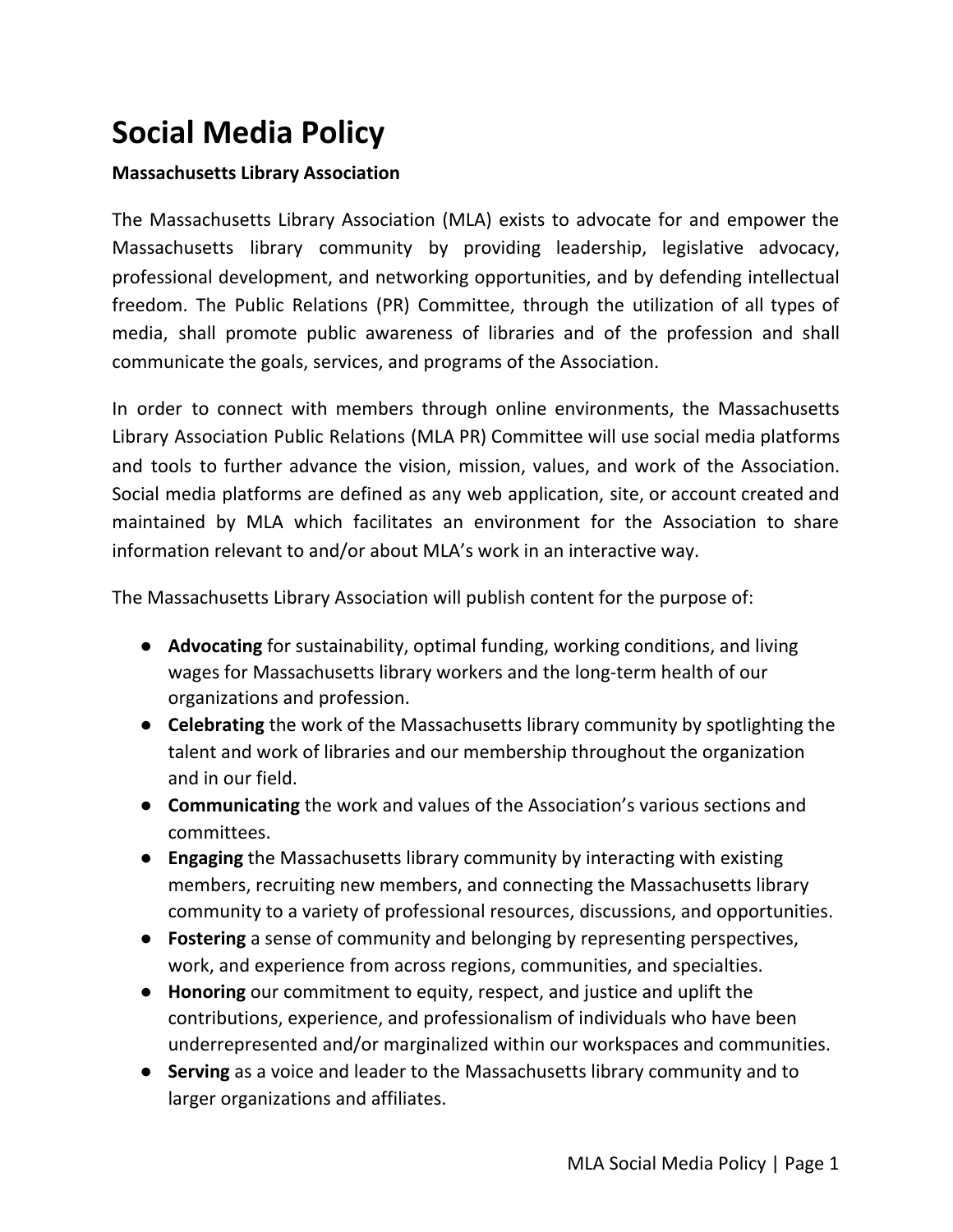The Massachusetts Library Association's social media presence is intended to improve interactions with the following audiences: MLA's membership; the Massachusetts library community; the larger professional library community; and community stakeholders and legislators.

Massachusetts Library Association's social media usage is not intended to be or to replace traditional public forums for the general exchange of ideas and viewpoints. MLA's social media platforms will operate as a limited forum to discuss Association work, events, programs, and news of interest and/or related to its work.

# **Authorized MLA Social Media Contributors**

Authorized Massachusetts Library Association social media contributors are limited to:

- Massachusetts Library Association Public Relations Committee Chair(s)
- Public Relations Committee members
- Designated social media liaisons appointed by MLA's committees or section chairs
- Massachusetts Library Association Administration Board
- Massachusetts Library Association Association Manager

Violations of this policy will be reviewed on a case-by-case basis and may result in appropriate disciplinary action, which can include being removed from publishing on behalf of Massachusetts Library Association.

# **Establishment and Oversight of Social Media Accounts**

The Massachusetts Library Association's social media accounts will be established by the Public Relations Committee Chair(s) after careful consideration and evaluation. Only the tools registered for and created by Massachusetts Library Association Public Relations Committee can be used to create content and manage MLA social media accounts.

Massachusetts Library Association PR Committee Members authorized to publish on MLA's official social media channels will receive login information and/or be provided access to each account for official Association purposes by the Public Relations Chair.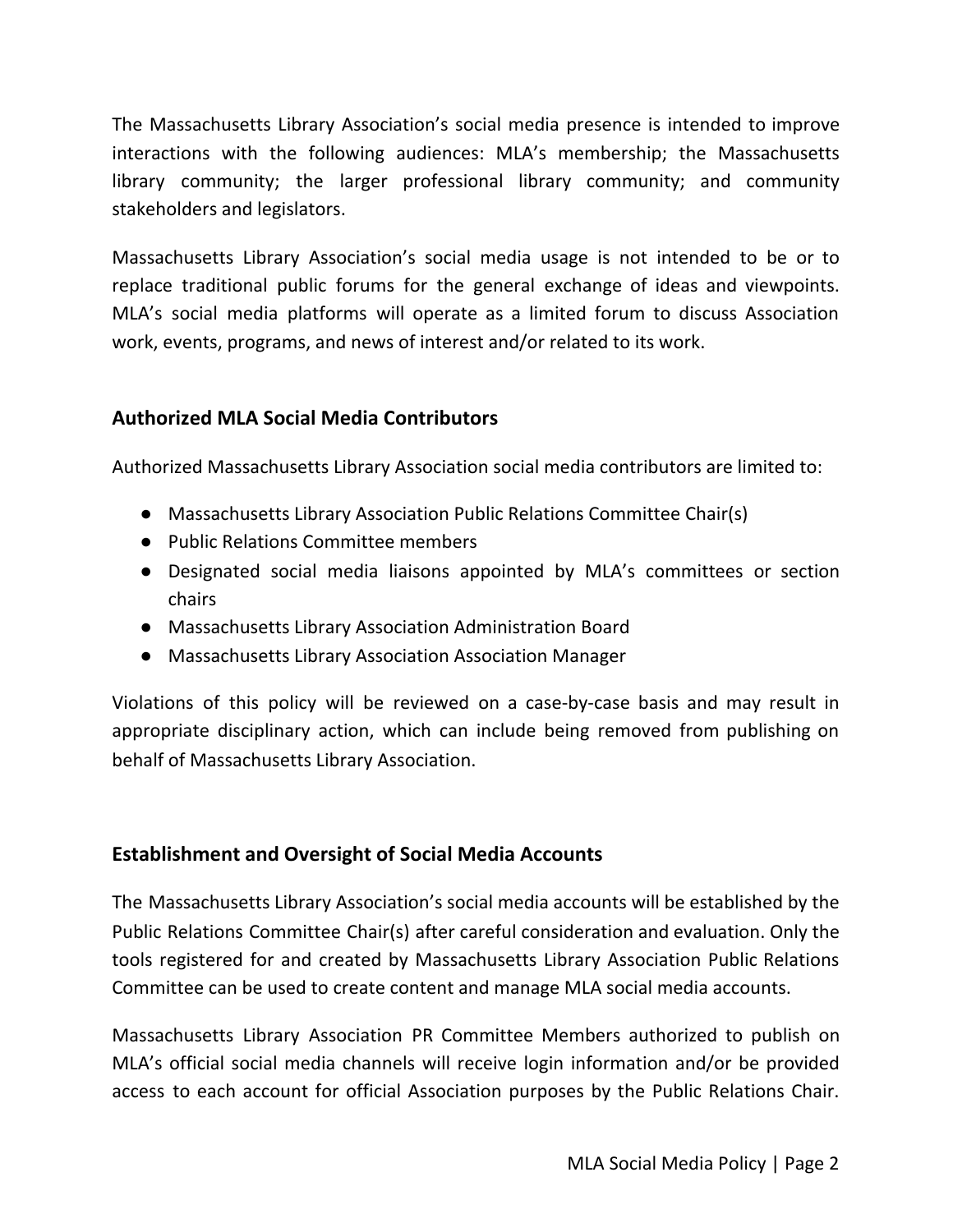Login information will be updated annually by the Public Relations Chair(s) to prevent the compromise of the Association's social media accounts. In addition to the Public Relations Committee, MLA's Association Manager and Administration Board will have access to the login information or be made administrators (as applicable) to serve as a backup in the event that transition between Public Relations Committee Chairs does not flow smoothly.

Periodically, the Massachusetts Library Association Public Relations Committee will review the relevance, capabilities, and effectiveness of its social media platforms. Massachusetts Library Association reserves the right to dissolve its presence on platforms as it deems appropriate, with or without advance notice to any or all "followers," "fans," "supporters," and/or "subscribers."

# **Copy & Writing Requirements**

The Massachusetts Library Association will post content to *Advocate, Celebrate, Communicate, Engage, Foster, Honor, and/or Serve* the Association, its members, and the professional library community.

When making posts, sharing content, and/or responding to comments, messages, or communications via social media, MLA will adhere to the following guidelines:

- To be consistent with the conversational and flexible nature of social media platforms, MLA will publish content using an engaging, professional tone and copy that is suitable to the audience and individual platforms.
- Follow best practices pertaining to accessibility, metadata descriptions, style, and color.
- Avoid using memes, .gifs, filters, and other forms of web content that perpetuate and reinforce harmful stereotypes and/or tropes.
- Honor the range of identities, abilities, and experiences of our community and avoid gendered language, misgendering individuals, ableist language, and deadnaming in MLA content.
- When sharing or cross-posting content, authorized social media contributors will review and verify content for accuracy, currency, and relevance before publishing on behalf of the Association.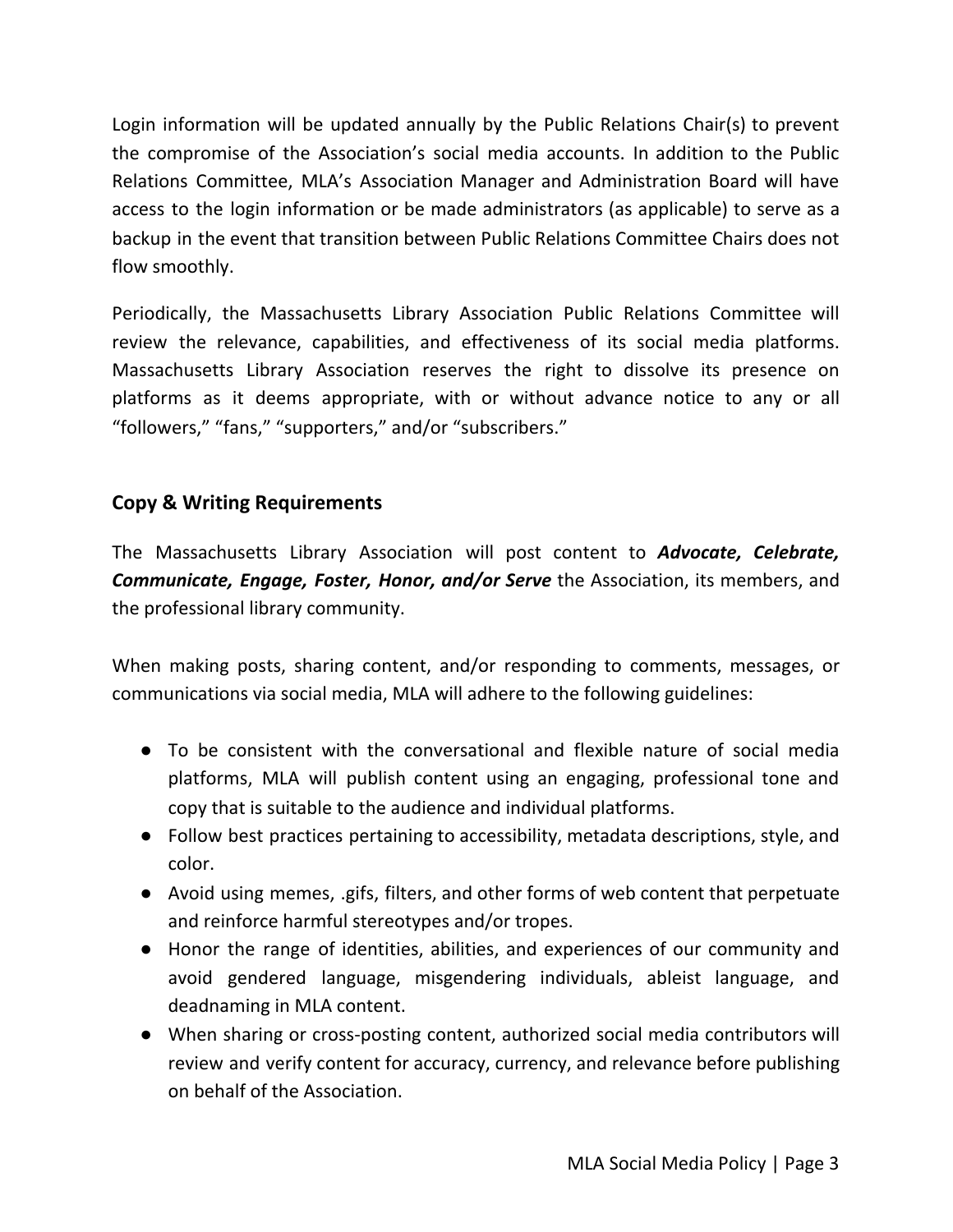- Credit content where applicable and avoid copyright infringement.
- In the event of a mistake or oversight, authorized social media contributors will acknowledge the mistake and/or oversight and correct errors.

# **Acceptable Conduct**

The Massachusetts Library Association is dedicated to supporting open dialogue across its Membership. Massachusetts Library Association maintains professional courtesy, active listening, and mutual respect as core tenets of its culture. In line with the welcoming and respectful environment for persons expected at its physical events, Massachusetts Library Association is committed to maintaining the same level of respect and balance in its virtual spaces.

User comments, posts, and messages are welcome on Massachusetts Library Association's social media sites. Content "tagged," "linked," and/or directed at MLA by social media users will be considered a deliberate attempt to engage MLA. In order to maintain a welcoming and respectful environment, the MLA PR Committee will regularly review content posted on or directed at its social media sites for content, relevance, or engagement to address as appropriate.

The individual(s) and/or account(s) responsible for posting the following forms of content to MLA's Social Media sites may be subject to removal and/or reporting if it contains:

- Profane language or content
- Content that promotes, fosters, or perpetuates discrimination of protected groups or classes
- Sexual harassment content
- Solicitations of commerce or advertisements including promotion, endorsement, or spam
- Promotion or endorsement of political groups, campaigns, or individuals
- Conduct or encouragement of illegal activity
- Content intended to target or defame any person, group, or organization
- Content that violates a legal trademark or infringes on copyright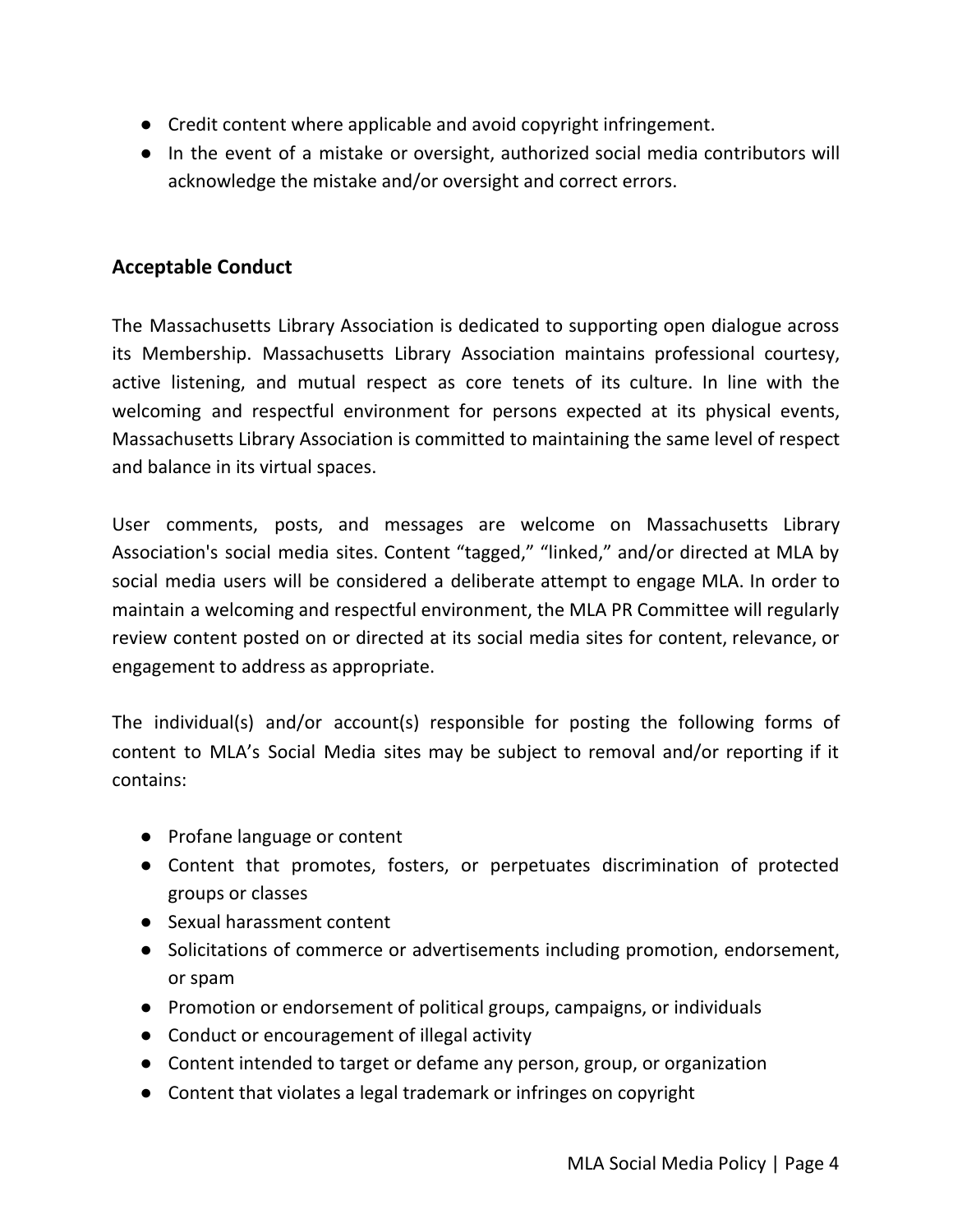- Publishing false, vicious, or malicious statements concerning any individual, the Association, or its operations
- Falsification of identity
- Violent or threatening content
- Disclosure of confidential, sensitive, private, or proprietary information
- Repetitious content and/or claims with the intent to antagonize, bully, humiliate, and/or shame any person and/or entity
- Sound clips, videos, .gifs, photos, or other images that fall into any of the above categories

# **Queries & Escalation Management**

The Massachusetts Library Association Public Relations Committee (MLA PR) is able to provide limited member services through the Association's social media platforms. Authorized social media contributors will not discuss confidential and/or non-Association related matters via Massachusetts Library Association's official social media accounts. MLA PR reserves the right to direct queries toward formats, platforms, or persons best equipped to provide resolutions.

Criteria used by MLA to determine how a query received through social media will be handled includes:

- Ability to quickly and easily resolve a query or provide requested information
- Committee and/or section-specific related queries that are best suited for the respective committee and/or section chair(s) to address
- Confidential and/or sensitive information is being exchanged
- Publicity requests, vendor, or contract inquiries
- Suitability of platform

In the event of an escalating situation or heated interaction that directly involves Massachusetts Library Association, MLA PR committee members are directed to disengage and contact the Public Relations Chair(s) as quickly as possible. The Public Relations Chair(s) will advise on MLA's response and/or handle the situation directly. In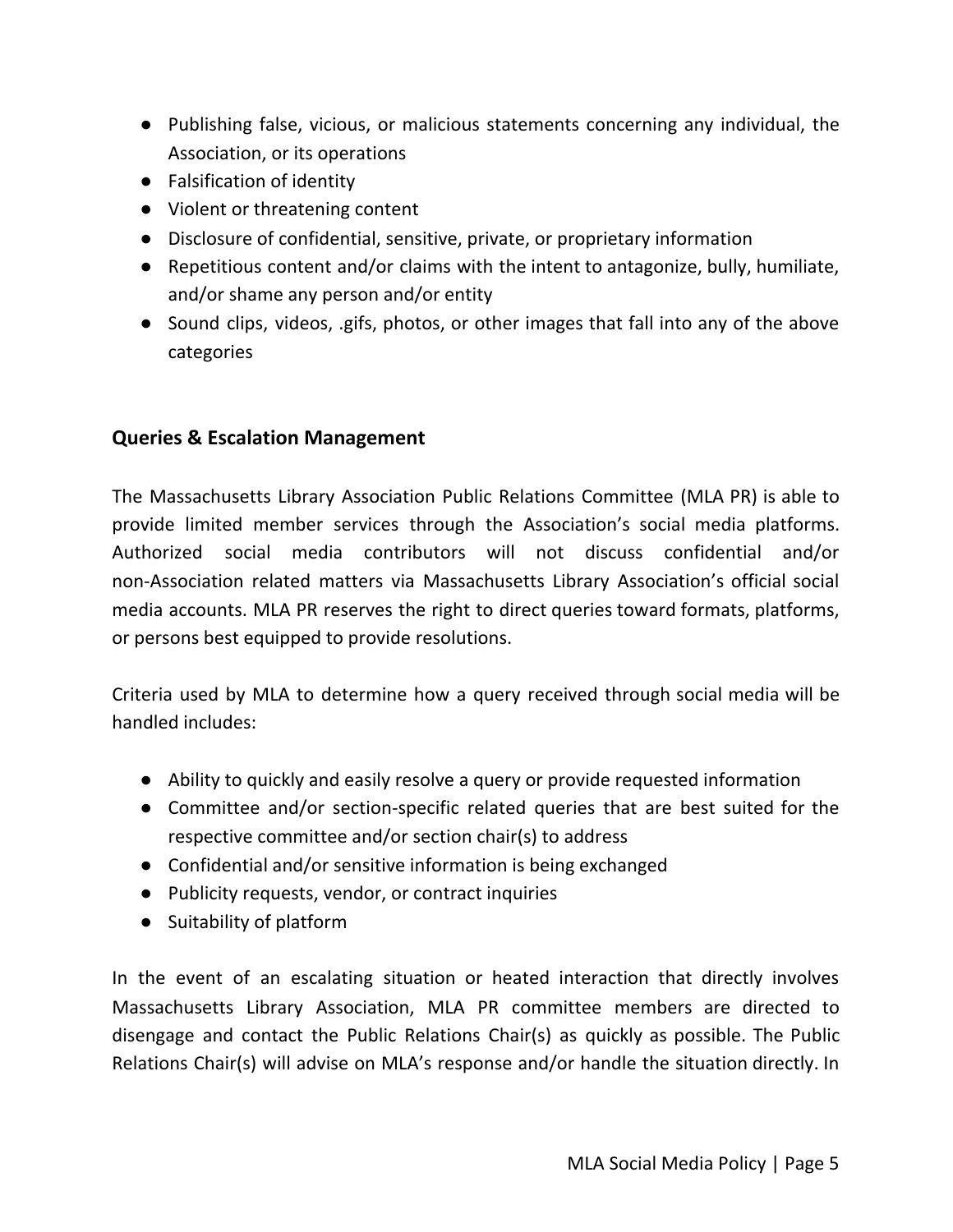the absence of a Public Relations Committee Chair, authorized social media contributors will notify and elevate the issue to the attention of MLA's Administration Board.

#### **Sharing Content and Cross Promotion: Third-Party Organization Requests**

The Massachusetts Library Association recognizes that sharing content and cross-promotion is vital to building an online community. Massachusetts Library Association's Public Relations Committee (MLA PR) will consider sharing and/or cross-promoting content that supports the broader work and interests of our library community by local organizations, partners, and entities with which its values, mission, and/or purpose aligns with MLA's stated mission.

While MLA PR will make a good faith effort to collaborate and be collaborative virtual community partners, MLA PR does not guarantee that every request for sharing and/or cross-promotion will be possible. MLA PR prioritizes its own content, marketing objectives, and content that is unique to Massachusetts Library Association, its community, and/or work.

# **Sharing Content and Cross Promotion: Boosting Members and Library Professionals**

The Massachusetts Library Association's Public Relations Committee (MLA PR) recognizes the value in elevating the voices of its membership and supporting professional growth. To that end, MLA may boost content directly from its members through "retweeting," "mentioning," "linking," or "sharing," as appropriate, depending on the platform.

MLA may "retweet," "mention," "link," or "share" content directly by its members if the content:

- Advances conversation and thinking within the library profession
- Aligns with MLA's work, core values, and efforts
- Assists members in achieving their professional or organizational goals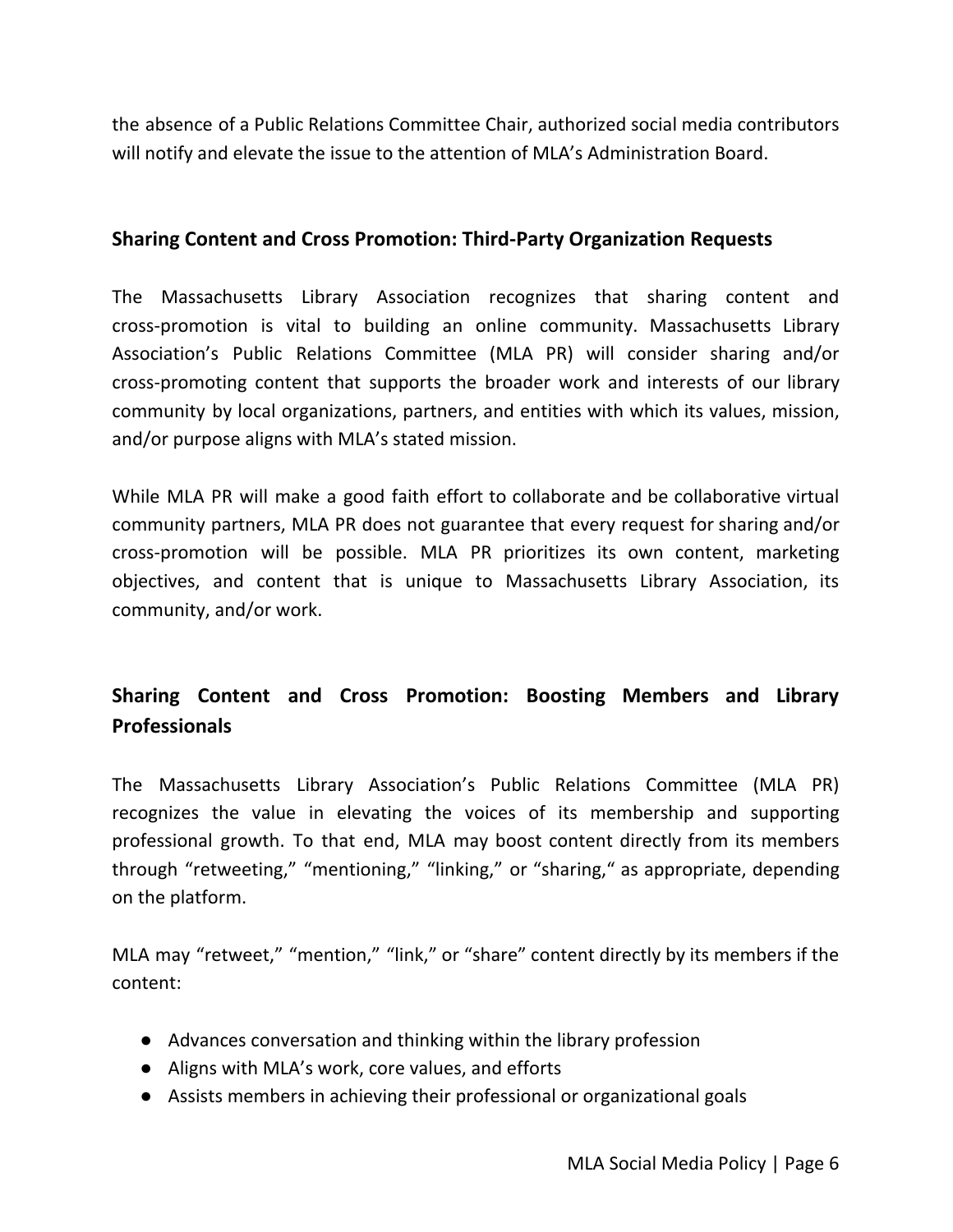- Spotlights the talent, contributions, or work of Massachusetts library workers
- Supports MLA's advocacy efforts

MLA's "retweet," "mention," "link," or "share" from a member's account does not constitute an overall endorsement of that individual and/or account. MLA will make every effort to ensure that boosted content is in the spirit of advancing respectful dialogue and decorum online.

# **Sharing Content on Behalf of MLA PR & MLA Contributor's Individual Accounts**

Massachusetts Library Association "subscribers," "friends," "fans," and/or "followers" are encouraged to share library content across social media and post to different community "groups," "pages," or "threads" as each platform allows.

MLA PR will make every effort to post to these "groups," "pages," and "threads" as Massachusetts Library Association. Should an authorized social media contributor use their personal account to share MLA content on behalf of the Association, they are required to refer queries to MLA's official accounts and not to conduct any Association work through their personal accounts.

# **Likes/Followers**

The Massachusetts Library Association may "follow," "[page] like," or "subscribe" to social media accounts and/or pages belonging to the Association in addition to the broader Massachusetts library community on the platforms where MLA maintains a presence. A "follow," "[page] like," or "subscription" by MLA is intended to indicate an affiliation, partnership, and/or overlapping interest, not a blanket endorsement of the content posted by the account.

The Massachusetts Library Association may "follow," "[page] like," or "subscribe" to social media accounts to serve as a way for MLA's PR Committee to remain abreast of trends and topics that are relevant to: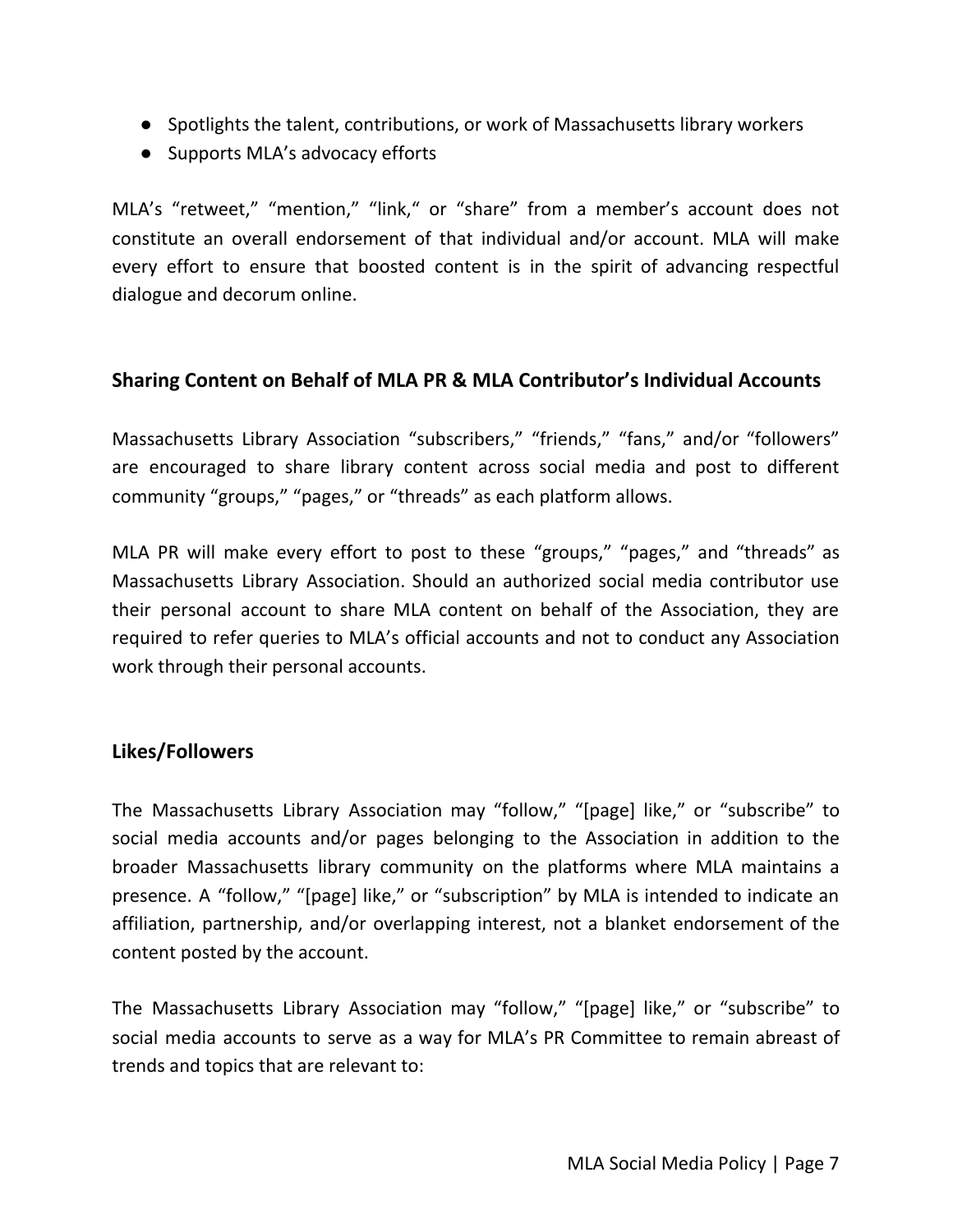- Library advocacy and MLA's legislative efforts
- The Massachusetts library community and its workers
- Regional and national issues emerging within and/or relevant to the library profession
- The broader Massachusetts community served by library professionals
- Library workers' professional commitment to literacy, intellectual freedom, social justice, discovery, and access

The Massachusetts Library Association will "follow," "[page] like," or "subscribe" to accounts that have no restrictions on following and are open to all follower requests. Massachusetts Library Association PR will honor requests by accounts and individuals that would like to be removed from MLA's follower lists.

# **Privacy**

The Massachusetts Library Association uses social media to support the Association's overall public relations objectives. Social media users may add or remove themselves from the library's "subscriber," "friend," "fan," and/or "follower" pages at their discretion, according to the capabilities offered by such third-party platforms.

The Massachusetts Library Association may use general information available through platform-based insights and/or analytics to inform MLA's strategic public relations and marketing objectives. Social media users should be aware that third-party platforms have their own privacy and collection policies. The Massachusetts Library Association is not responsible or liable for any of the policies or effects thereof implemented by or as a result of third-party social media platforms and/or services.

By participating with the Massachusetts Library Association on social media platforms, each user agrees to abide by the Massachusetts Library Association's policies and all applicable federal, state, and local laws.

# **Acknowledgments**

Prepared by Andrea Puglisi, MLA Public Relations Chair Proofed by Anna Mickelsen, MLA Public Relations Committee Member Ratified by MLA Public Relations Committee on February 3, 2021